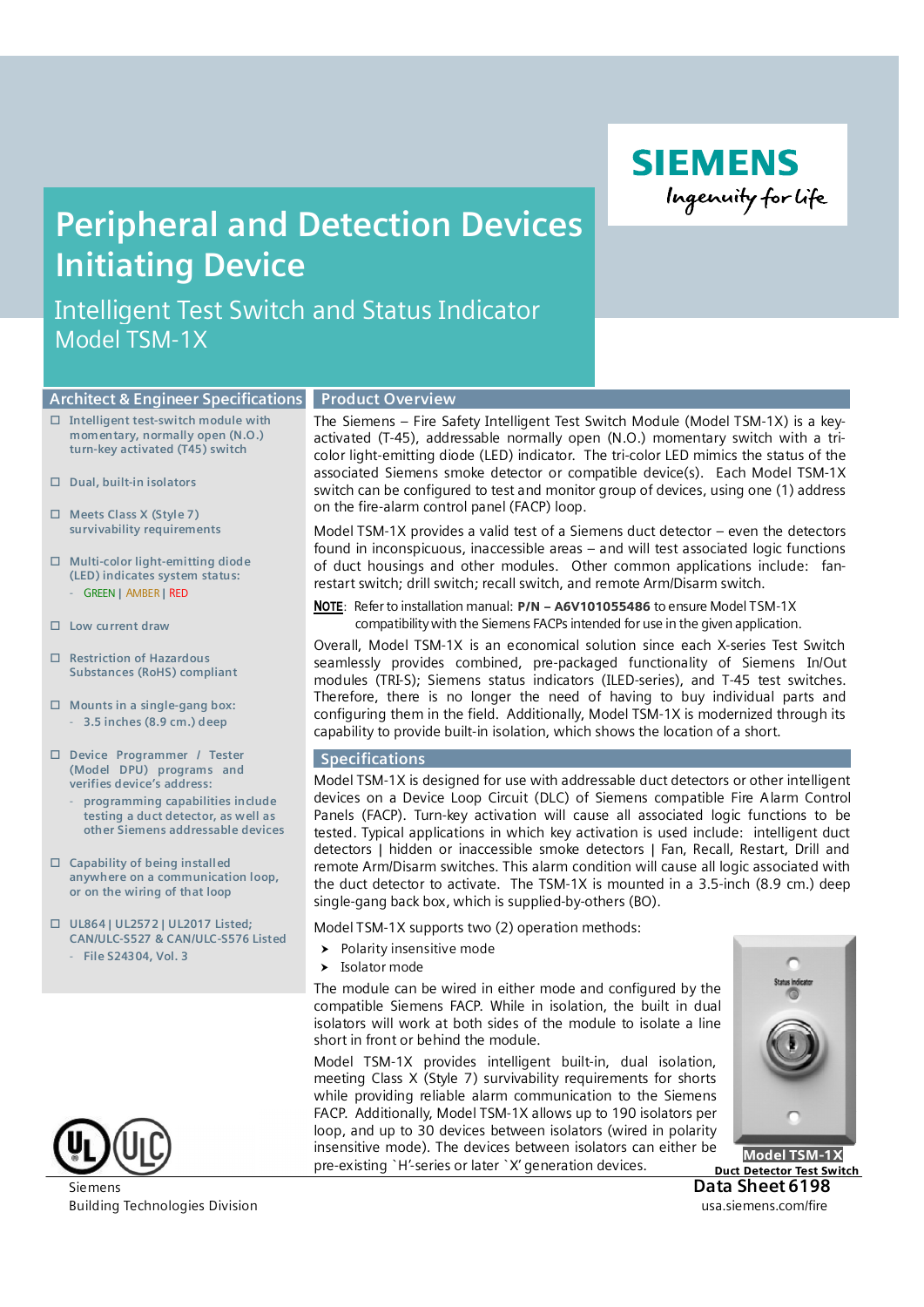

#### **Specifications – (continued)**

The isolation feature found on a Model TSM-1X Test Switch provides a location of the fault (short). When a short occurs, the Siemens FACP can identify the fault automatically and the module recognized the short location (in front of the device or behind the device). Overall, the built-in isolators improve the diagnostics and location of the short and report when a Class X module is misconfigured.

Each Test Switch Module is configurable by a Siemens compatible panel(s) in an isolator (polarity sensitive) or non-isolator (polarity insensitive) mode. When Model TSM-1X is configured as an isolator, it may serve a dual purpose by simultaneously functioning as a test switch and status indicator and isolator. Advanced troubleshooting is provided by compatible Siemens FACPs (via identification for when a Model TSM-1X Test Switch is configured as an isolator, but is wired incorrectly in a polarity insensitive mode).

#### **Operation**

#### **Field-Device Programmer / Test Unit**

Each Test Switch is programmed with the Siemens field-device programmer / test unit (Model DPU), which is a compact, portable and menu-driven accessory for electronically programming and testing Siemens peripheral modules and devices promptly and reliably. For instance, the field technician selects the accessory's program mode, and enters the desired address. Vibration, corrosion and other conditions that deteriorate mechanical-addressing mechanisms are no longer a cause for concern. Each remote alarm lamp is connected to Model DPU with the programming cable provided with the tester. This programming cable **(P/N 110-694927)** utilizes two (2) clip connectors to attach to the module.

**NOTE**: Since Model TSM-1X Test Switches are advanced initiating devices, the latest Model DPU firmware update is required.

When set in `test' mode, Model DPU will perform a series of diagnostic tests without altering the address or other stored data, allowing technicians to determine if the detector is operating properly.

Each field-device programmer / test unit operates on AC power or rechargeable batteries, providing flexibility and convenience in the programming / testing of fire-safety equipment from practically any location. Additionally, with the use of a Model DPU unit, there is no longer a concern with any vibration, corrosion and other deteriorating conditions that compromises the vitality of a mechanical-addressing mechanism. Model DPU electronically sets the interface address for each Model TSM-1X into the non-volatile memory of the interface microcomputer-chip.

Each Model TSM-1X module is fitted with screw terminals for connection to an addressable circuit with compatible Siemens FACPs.

**NOTE**: Refer to installation manual: P/N – A6V101055486 to ensure Model TSM-1X compatibility with the Siemens FACPs intended for use in the given application.

#### **Application Data**

The Model TSM-1X from Siemens is an intelligent, key-activated device that tests detectors for associated logic functions for proper functionality. A Model TSM-1X Test Switch operates with any Siemens intelligent fire, smoke and duct detector used on a compatible Siemens FACP. Other applications include the testing of logic functions of inconspicuous, inaccessible smoke detectors | Fan, Recall, Restart, Drill and remote Arm/Disarm switches.

When the TSM-1X momentary switch is activated, a signal is transmitted to the Siemens compatible FACP, resulting in the Siemens detector on the configuration network to go into `Alarm' mode. In turn, the `Alarm' event will activate all functions programmed to follow the detector. For this reason, Model TSM-1X provides a valid, accurate test of Siemens duct detectors used on Siemens FACPs, therefore meeting the requirement found in local fire-safety jurisdictions.

Every Model TSM-1X Test Switch mounts in a single-gang electrical back box. Additionally, each shipment includes a cover plate.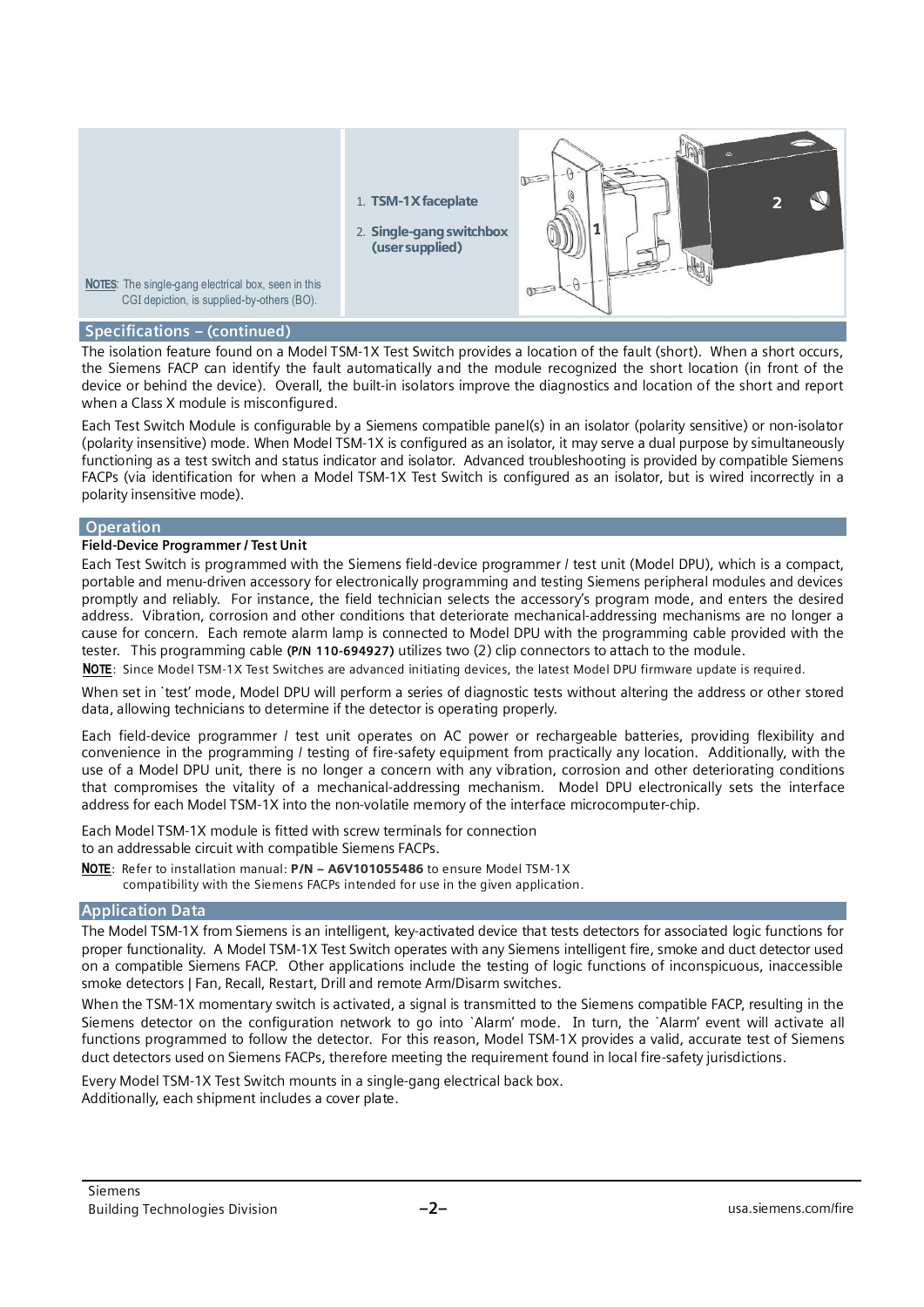### **Compatibilities**

The `X'-series modules may be used, along with Model `H'-series intelligent detectors; Model `HMS'-series addressable manual stations, or any other `H'-series addressable intelligent module (e.g. Model HZM or Model HCP).

Interspersing Siemens `X' and `H'-series detection devices on the same loop is mostly permitted, but there are exceptions: Models HLIM (isolation module) and SBGA-34 (audible base) cannot be used with `X' devices on the same loop.

## **Temperature and Humidity Range**

Duct Detector Test Switches are UL Listed | ULC Listed. Environmental operating conditions for each Model TSM-1X module is 32ºF (0ºC) to 120ºF (49ºC) with a relative humidity of no greater than 95%, non-condensing.

| <b>Technical Data</b>                                           |                               |  |
|-----------------------------------------------------------------|-------------------------------|--|
| <b>OPERATING</b><br><b>VOLTAGE RANGE:</b>                       | 13VDC - 32VDC                 |  |
| <b>RELATIVE</b><br><b>HUMIDITY:</b>                             | $0 - 95%$<br>(non-condensing) |  |
| 'ACTIVE' OR 'STANDBY'<br><b>CURRENT, MAX.:</b>                  | 500 <sub>µ</sub> A            |  |
| <b>LINE SIZES</b><br><b>AMERICAN WIRE</b><br><b>GAUGE (AWG)</b> | 14 AWG, max.<br>18 AWG, min.  |  |

| <b>Details for Ordering</b> |                              |                                                                          |
|-----------------------------|------------------------------|--------------------------------------------------------------------------|
| <b>MODEL</b><br>OR TYPE     | <b>PART</b><br><b>NUMBER</b> | <b>PRODUCT</b>                                                           |
|                             | TSM-1X S54370-B3-A1          | Intelligent Test Switch  <br>Status Indicator   Wall<br>Plate   Isolator |
| <b>DPU</b>                  | 500-033260                   | Device<br>Programmer / Test<br>Unit                                      |